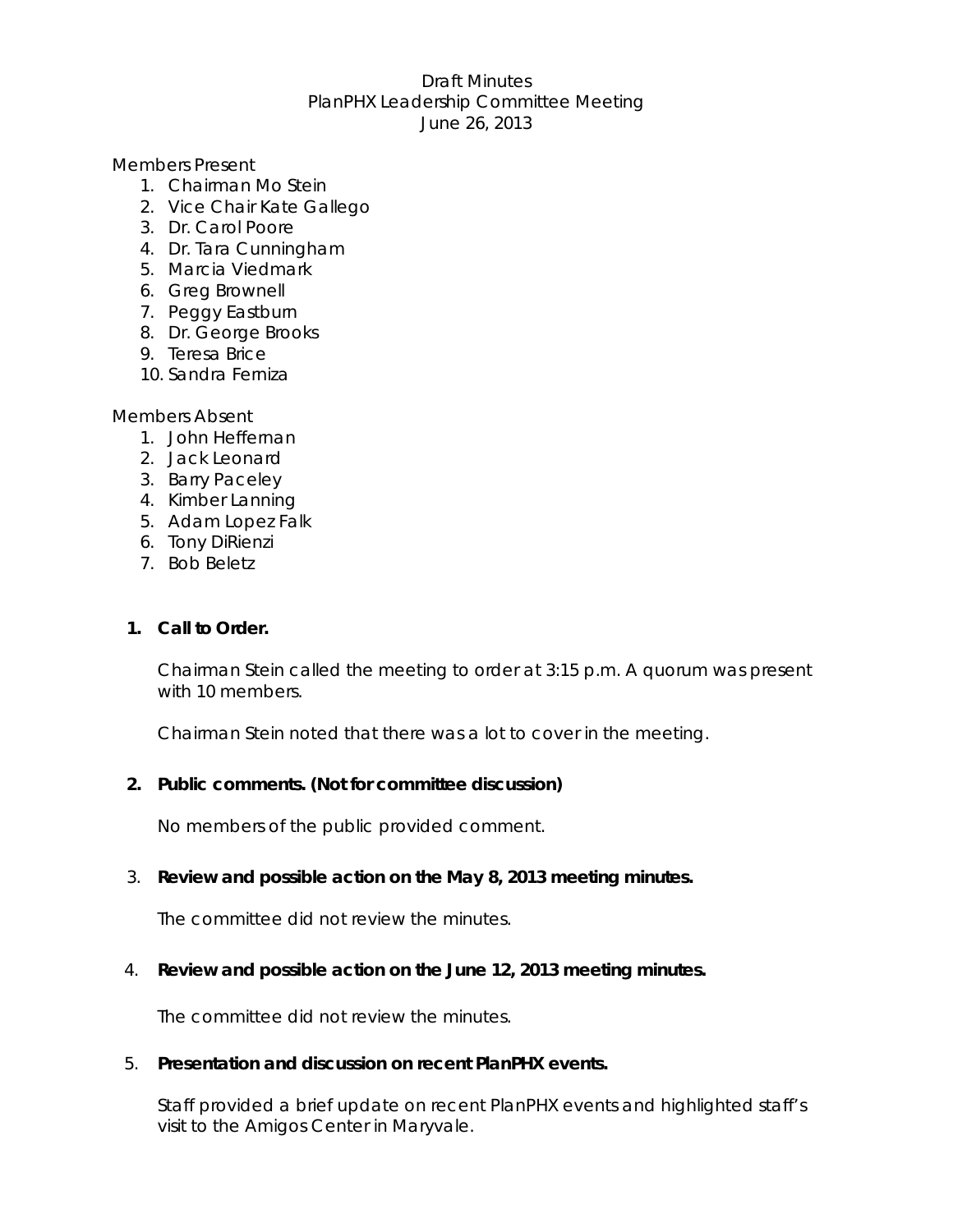6. **Presentation and discussion on PlanPHX's Brand Promise, Vision and the 5 Big Ideas.** 

### *Connect People and Places*

Xandon Keating provided an overview of the Connect People and Places outline. Xandon explained that this section is aimed at addressing two key components – transportation infrastructure and planning for activity centers.

Xandon provided an overview of each of the General Plan Elements the subcommittee reviewed which included the following:

- **Growth Area**
- **Land Use**
- **Circulation**
- **Bicycling**
- Public Buildings
- **Recreation**
- **Public Services**

Xandon highlighted current city programs or plans that were reviewed. The plans were as follows:

- **Street Planning and Design Guidelines**
- **Sunnyslope / Arizona Canal Demonstration Area Master Plan**
- Canalscape
- **Camelback East Primary Core Specific Plan**
- **North Gateway Village Core Plan**
- **Estrella Village Core Plan**
- **-** Deer Valley Core Specific Plan

Xandon then discussed the other cities that the subcommittee reviewed as part of their research. The other cities were:

- **Minneapolis The Minneapolis Plan**
- Denver Blueprint Denver
- **Seattle The Transportation Strategic Plan Update**
- **ReinventPHX Project**

Xandon explained that as a result of this research the following outline had been developed by the subcommittee

I. Regional Coordination II. Consistency / Certainty III. Village Cores IV. Activity Centers V. Activity / Character Corridors VI. Transit Oriented Development VII. Canalscape VIII. Strategies and Focus Areas IX. Pedestrians X. Bicyclists XI. Functional Needs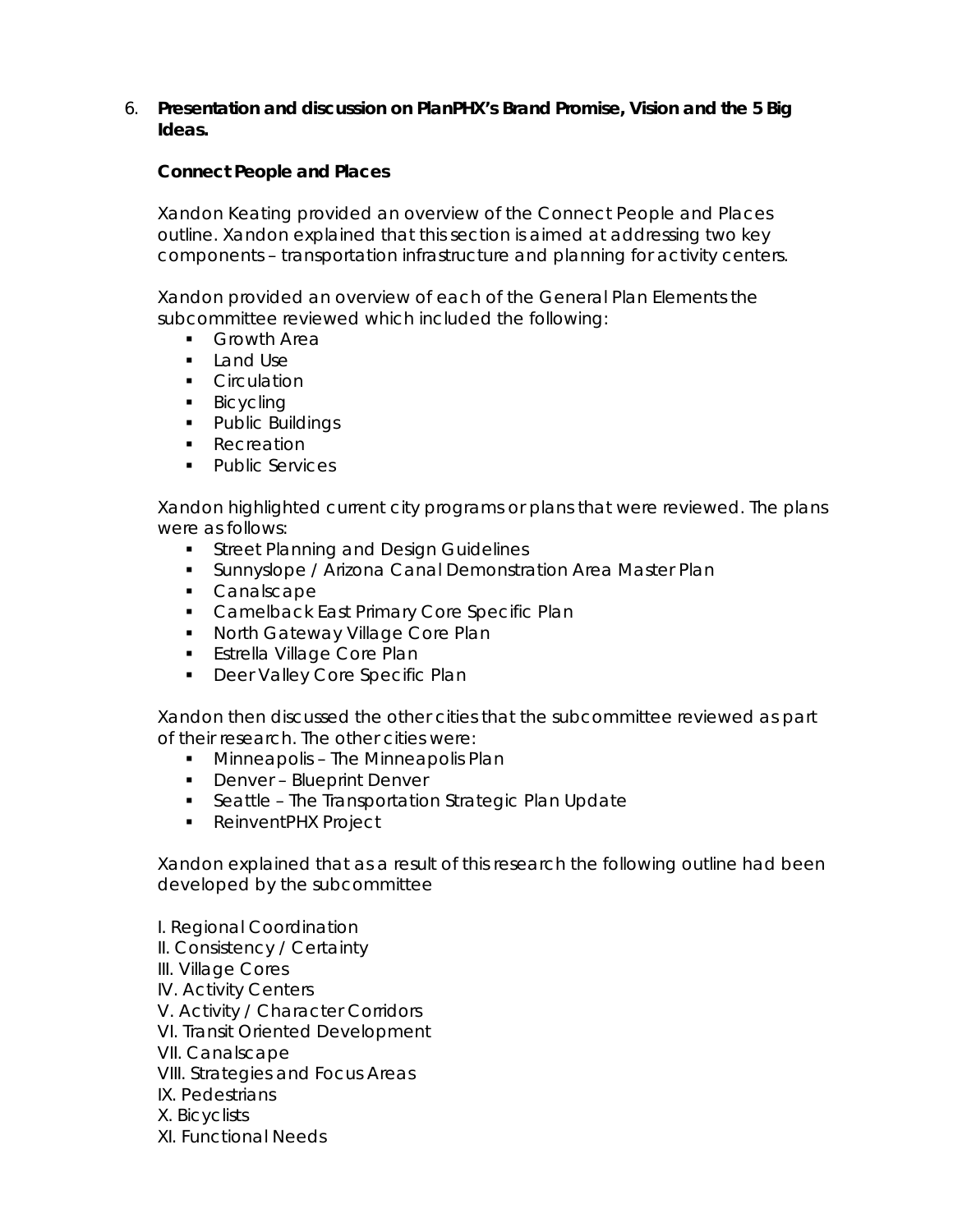Committee members commented that horse riders were a constituency noticeably absent from the discussion. Xandon acknowledged that this was a great point and said that they would incorporate into the outline.

Xandon concluded his presentation by highlighting the individuals and groups they would reach out during the summer to further flesh out the Big Idea.

### *Build the Sustainable Desert City Of Phoenix*

Joshua Bednarek provided an overview of the Build the Sustainable Desert City Big Idea. Josh highlighted the Big Idea's points of emphasis which includes parks open space and preserves, shade and urban agriculture.

Josh provided a summary of General Plan Elements reviewed which included the following:

- Open Space
- Water Resource
- Environmental Planning
- Natural Resource Conservation and Energy Element

Josh highlighted the current city programs or plans that were reviewed. The plans and programs were as follows:

- Tree and Shade Master Plan
- Energize Phoenix Program
- City of Phoenix Green Building Program

Josh then discussed the other cities the subcommittee studied as part of their research. The other cities were as follows:

- Austin, Texas: Imagine Austin
- San Francisco, California: San Francisco General Plan
- San Diego, California: Conservation Element, San Diego General Plan

Josh presented the outline for the Big Idea section based on the research:

I. Sustainable Design and Building Practices

- II. Access to Healthy Foods
- III. Environmental Quality
- IV. Water and Energy Resources
- V. Urban Heat Island
- VI. Our Sonoran Desert Setting

Committee members commented that the issue of environmental justice needs to be addressed in this outline.

Josh concluded his presentation with an overview of the stakeholders the subcommittee would reach out to begin to develop the Big Idea further.

### *Create an Even More Vibrant Downtown*

Craig Mavis provided an overview of the Create an Even More Vibrant Downtown Big Idea. Craig highlighted the Big Idea's points of emphasis which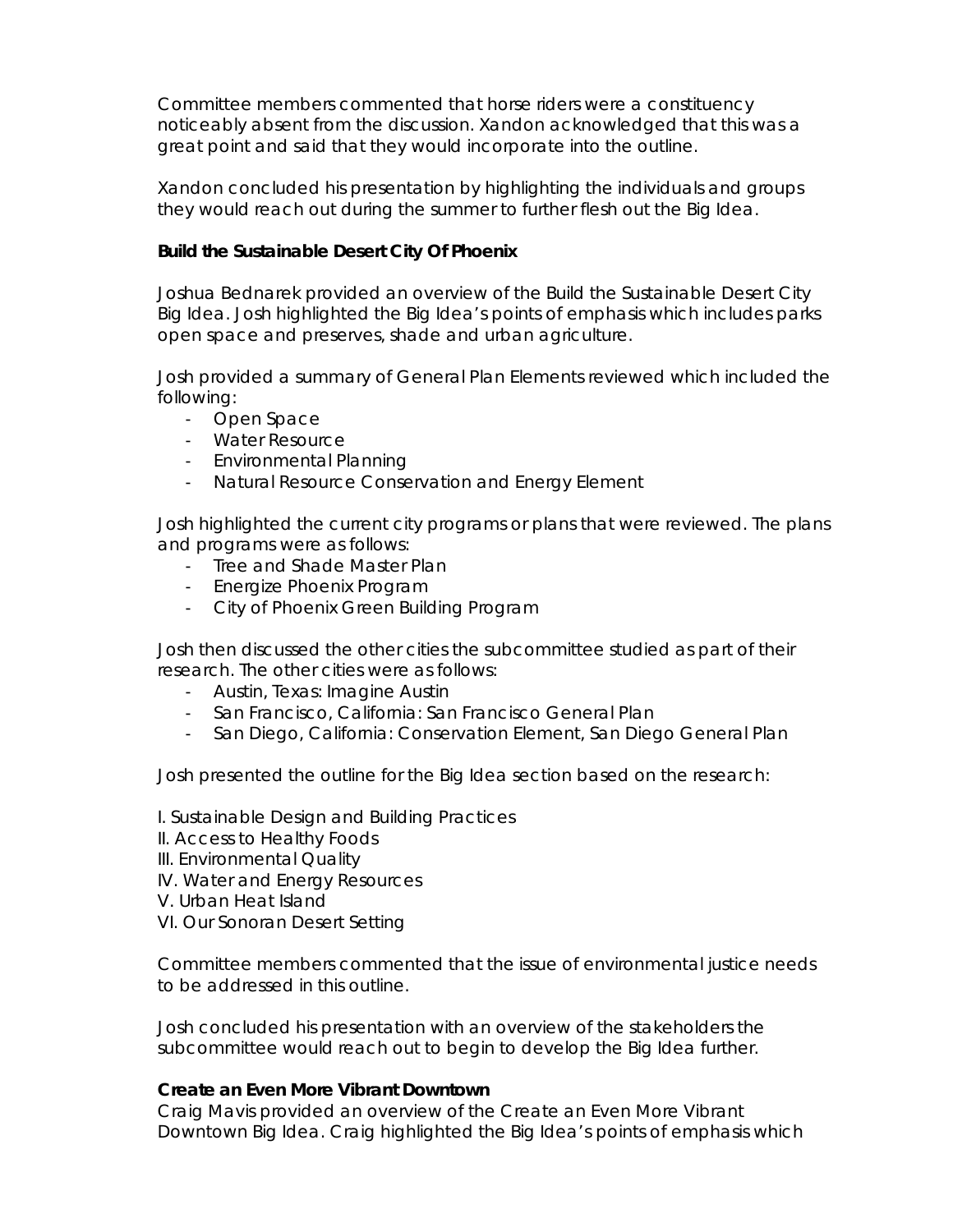included adding more destinations downtown and expanding on Downtown's breadth and depth of businesses.

Craig provided a summary of General Plan Elements reviewed which included the following:

- Land Use
- Cost of Development
- Public Building
- Growth Area

Craig highlighted the current programs or plans that were reviewed. The plans and programs were as follows:

- Downtown Phoenix: A Strategic Vision and Blueprint for the Future
- Downtown Vocies" Creating a Sustainable Downtown
- Downtown Urban Form Project
- Downtown Code

Craig then discussed the other cities the subcommittee studied as part of their research. The other cities were as follows:

- Los Angeles: Central City Community Plan
- San Diego: Downtown Community Plan
- Denver: Downtown Area Plan

Craig then presented the outline for the Big Idea section based on the research:

I. Introduction II. Desitnations III. Breadth and Depth of Business IV. Community Based Inclusion V. Jobs VI. Housing VII. Getting to and around Downtown VIII. Greater Downtown IX. Obstacles

Committee members had questions about the concept of community based inclusion. Other committee members stressed the importance of addressing the issue of gentrification when outlining goals and policies for Downtown.

Craig concluded his presentation with an overview of the stakeholders the subcommittee would reach out to begin to develop the Big Idea further.

### *Celebrate Our Diverse Communities & Neighborhoods*

Marc Thornton provided an overview of the Celebrate Our Diverse Communities and Neighborhoods Big Idea. Marc highlighted the Big Idea's points of emphasis which includes neighborhood rights and expectations and historic preservation.

Marc provided a summary of General Plan Elements reviewed which included the following:

- Neighborhood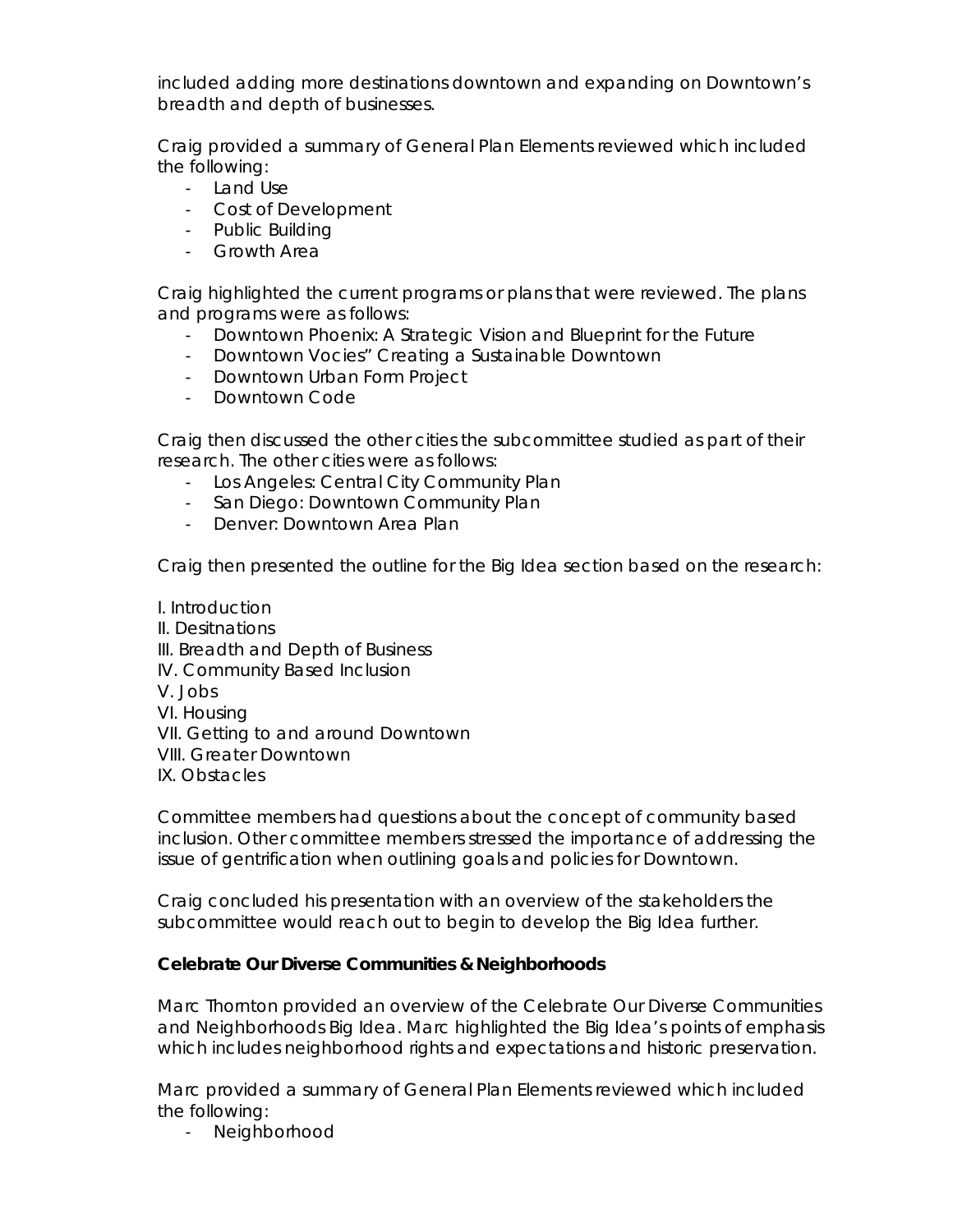- Safety
- Housing
- Conservation, Rehabilitation and Redevelopment

Marc highlighted the current programs or plans that were reviewed. The plans and programs were as follows:

- Willo Neighborhood Conservation Plan
- Baseline Area Master Plan

Marc then discussed the other cities the subcommittee studied as part of their research. The other cities were as follows:

- Denver: Blueprint Denver
- Sacramento: Blueprint Sacramento
- Fremont, California: City of Freemont General Plan

Marc then presented the outline for the Big Idea section based on the research:

- I. Neighborhood Rights and Expectations
- II. Historic Preservation
- III. Livable Communities
- IV. Distinctive Areas
- V. Arts and Culture
- VI. The Villages

Committee members expressed some concerns with the use of the words "rights and expectations".

Marc concluded his presentation with an overview of the stakeholders the subcommittee would reach out to begin to develop the Big Idea further.

### *Promote Innovation and Entrepreneurship*

Joshua Bednarek provided an overview of the Promote Innovation and Entrepreneurship Big Idea. Josh highlighted the Big Idea's points of emphasis which includes adaptive reuse and small business.

Josh provided a summary of General Plan Elements reviewed which included the following:

- Cost of Development
- Conservation, Rehabilitation and Redevelopment
- Growth
- Land Use

Josh highlighted the current city programs or plans that were reviewed. The plans and programs were as follows:

- Adaptive Reuse Program
- Community and Economic Development Strategic Plan

Josh then discussed the other cities the subcommittee studied as part of their research. The other cities were as follows: